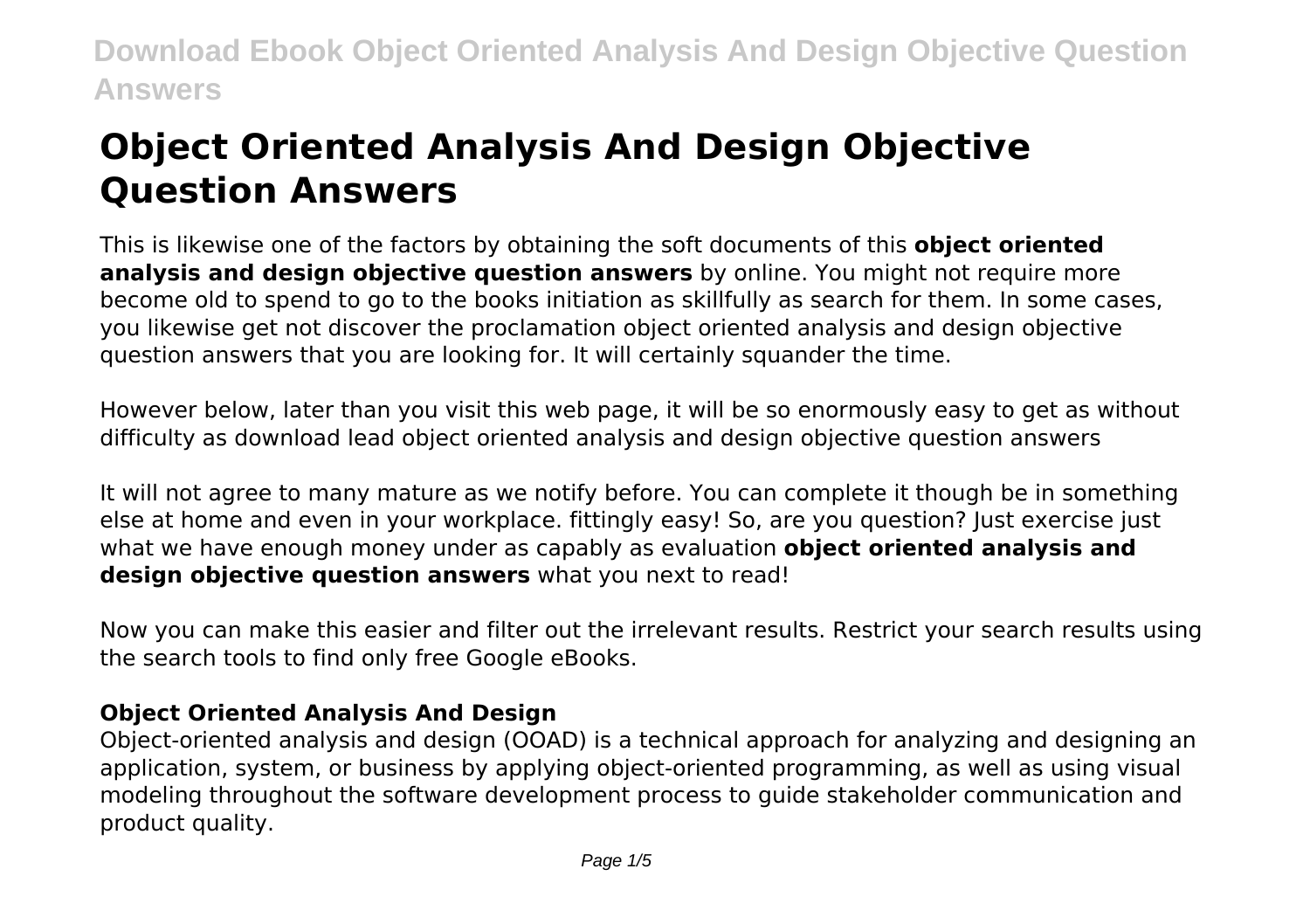#### **Object-oriented analysis and design - Wikipedia**

This tutorial will help you understand the basics of object-oriented analysis and design along with its associated terminologies. Audience. This tutorial has been designed to help beginners. After completing this tutorial, you will find yourself at a moderate level of expertise from where you can take yourself to next levels. Prerequisites

#### **Object Oriented Analysis & Design Tutorial - Tutorialspoint**

Object Oriented Design (OOD): An analysis model created using object oriented analysis is transformed by object oriented design into a design model that works as a plan for software creation. OOD results in a design having several different levels of modularity i.e.,

#### **Object Oriented Analysis and Design - GeeksforGeeks**

Most developers are well-aware of the concepts of object-oriented development, but those same concepts originate from a broader approach to the entire software development life cycle known as object-oriented analysis and design ( OOAD ). OOAD is a technical method of analyzing and designing an application based on that system's object models (the logical components of the system that interact with one another).

#### **Object-Oriented Analysis and Design: What is it and how do ...**

Object-oriented analysis and design (OOAD) is a technical approach used in the analysis and design of an application or system through the application of the object-oriented paradigm and concepts including visual modeling.

### **What is Object-Oriented Analysis and Design (OOAD ...**

Object-Oriented Analysis And Design (OOAD) It's a structured method for analyzing, designing a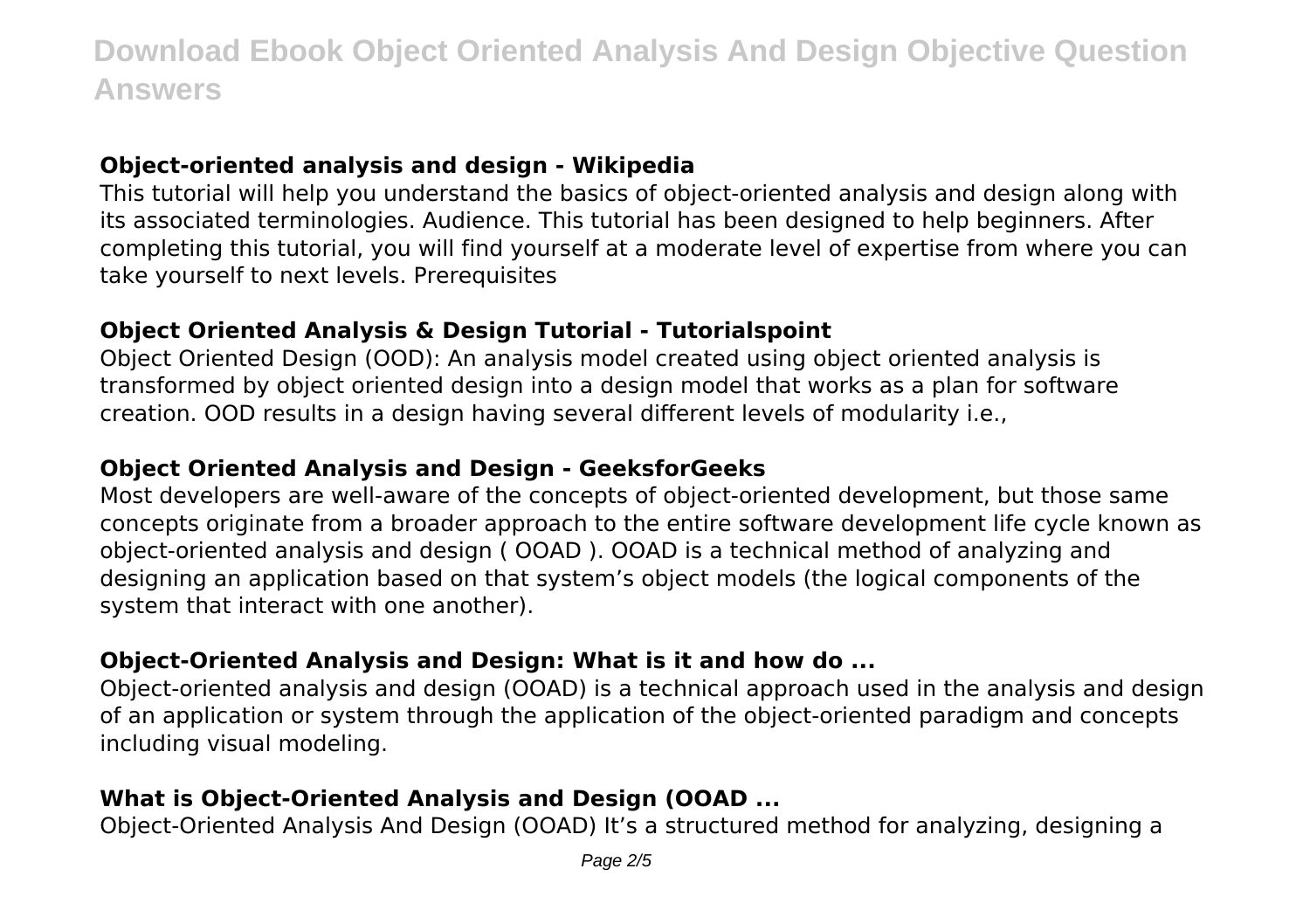system by applying the object-orientated concepts, and develop a set of graphical system models during...

#### **Object-Oriented Analysis And Design — Introduction (Part 1 ...**

A favorite re-readable book for OO Analysis and Design The author drives home the inherent complexity of software design and the need for OO analysis and design to alleviate that complexity. Current developers using an object-oriented approach and developers new to OO design and analysis can benefit from this book.

#### **Object Oriented Analysis and Design, 2/e: 9788131702321 ...**

Object-oriented (O-O) analysis and design is an approach that is intended to facilitate the development of systems that must change rapidly in response to dynamic business environments.

#### **Object-Oriented Systems Analysis and Design**

The most import thing about analysis is identifying the domain classes from user story and the most important thing in object oriented design is identifying the collaboration between the objects to satisfy the user story. In addition to designing the collaboration, there are principles and patterns which are followed by the software community.

#### **Object Oriented Analysis and Design - CodeProject**

In the system analysis or object-oriented analysis phase of software development, the system requirements are determined, the classes are identified and the relationships among classes are identified.

#### **OOAD - Object Oriented Analysis - Tutorialspoint**

Object-Oriented Analysis And Design — Design Patterns (Part 7) A general reusable solution to a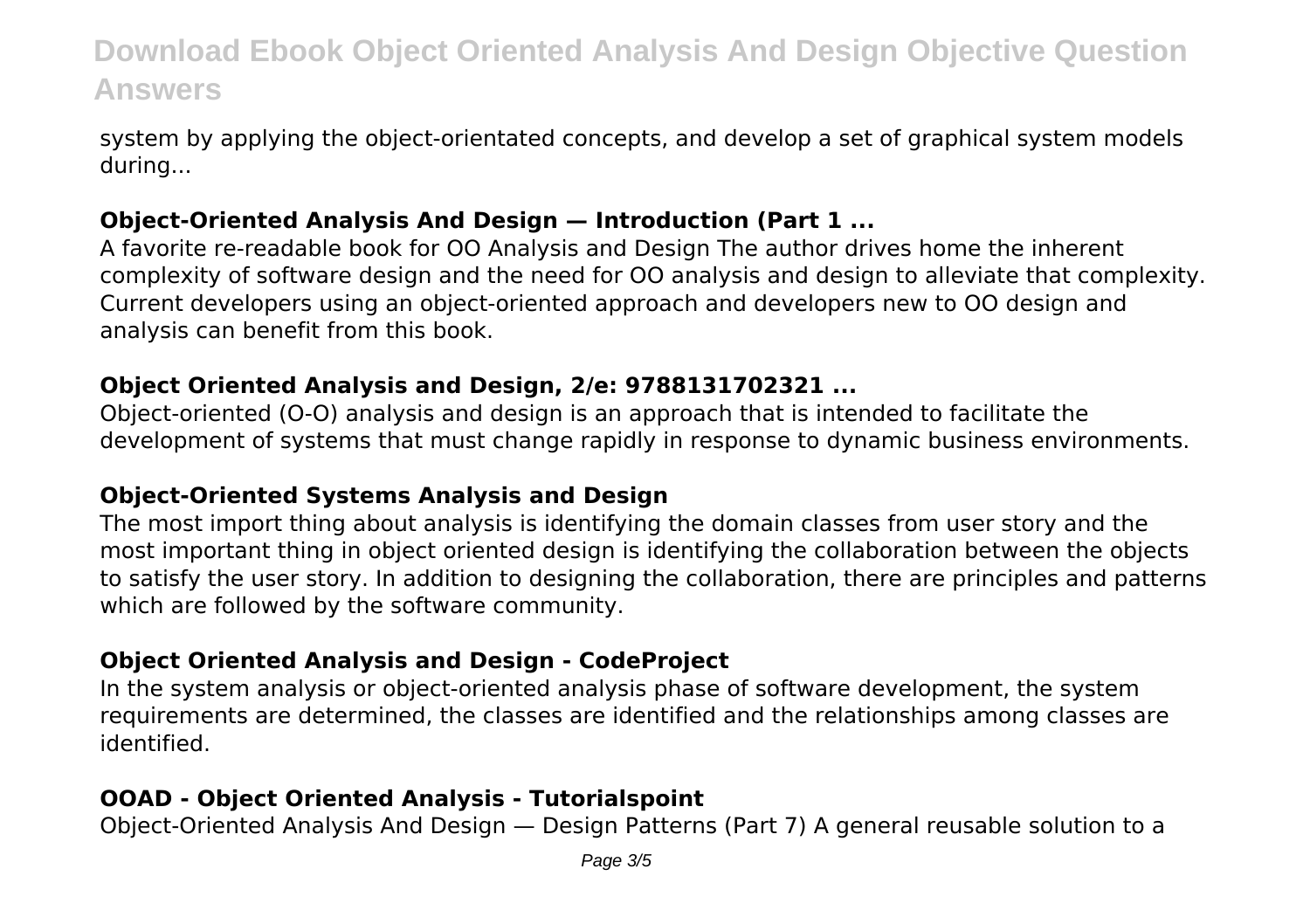common design problem.

#### **Object-Oriented Analysis And Design — Design Patterns ...**

"Head First Object Oriented Analysis and Design is a refreshing look at subject of OOAD. What sets this book apart is its focus on learning. The authors have made the content of OOAD accessible, usable for the practitioner." Ivar Jacobson, Ivar Jacobson Consulting

### **Head First Object-Oriented Analysis and Design [Book]**

Object-Oriented Analysis and Design is programming language agnostic, ensuring that code is kept to a minimum to avoid detail and deviation into implementation minutiae. Whether you are a student at a university or on a commercial training course, or an experienced software developer moving into object orientation, this book is for you.

#### **Object-Oriented Analysis and Design: Understanding System ...**

Object-Oriented Analysis and Design Object-oriented design involves transforming the descriptive analysis models into computational models for coding. During an object-oriented requirements analysis, a descriptive model of the problem domain is developed into system specifications.

## **Object-Oriented Analysis and Design - Course | UCSC ...**

Object-oriented analysis and design (OOAD) is a technological approach to analyze, design a software system or business by using Object Oriented (OO) concept. Object Oriented Analysis (OOA)is the investigation of objects. Object Oriented Design (OOD) is the relationships of identified objects.

# **Object Oriented Analysis and Design (OOAD) | Cybarlab**

"Analysis" is a broad term, best qualified, as in requirements analysis(an investigation of the